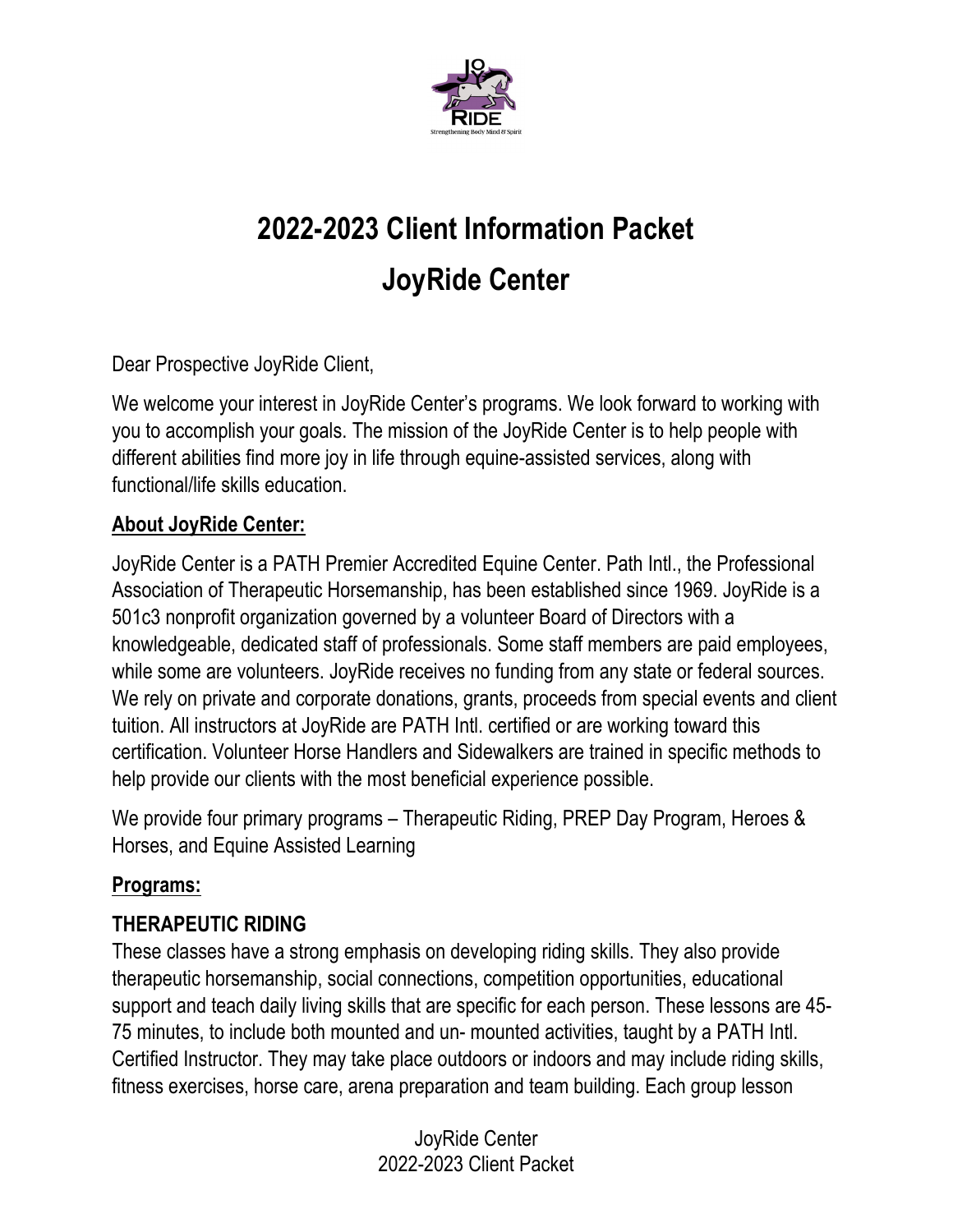

includes individualized goals. Horses are an essential part of the team – they facilitate learning, motivation and group skill building. The atmosphere at JoyRide emphasizes the "just right challenge" for each person.

# **EQUINE ASSISTED LEARNING**

A learning approach in group sessions for the development of life skills for a variety of goals through activities involving equines. This integrates the human-horse interaction which is guided by a planned learning experience designed to meet specific goals of the participants. Working with horses provides opportunities to teach critical life skills.

### **HEROES & HORSES**

JoyRide serves veterans through equine assisted activities aimed at rebuilding critical life skills such as reduced anxiety, confidence, improved self-awareness and communication skills. JoyRide is proud to provide services to veterans and first responders. This program involves group or private lessons led by a PATH Intl. certified Equine Specialist. Lessons will consist of activities with equines focused on the needs of Veterans and First Responders.

### **PREP DAY PROGRAM**

Our Day Programs are committed to bringing JOY into the daily lives of our young adults through meaningful, purposeful and age- appropriate programming. Programming is fluid and supports clients' interests and preferences. We offer a unique multi-tiered approach to adult programming that is client driven. Our goal is personal independence through handson tasks targeting daily functional life skills, related academic skills, and vocational skills. Class sizes are limited to 7 participants with a certified special education teacher and a trained adult mentor. This client-instructor ratio supports individualizing tasks to meet clients' capabilities and challenges. JRC PREP paperwork is specific to that program and can be obtained on our website or by contacting Kristi Pierce, Day Program Manager, kristi@JoyRideCenter.org.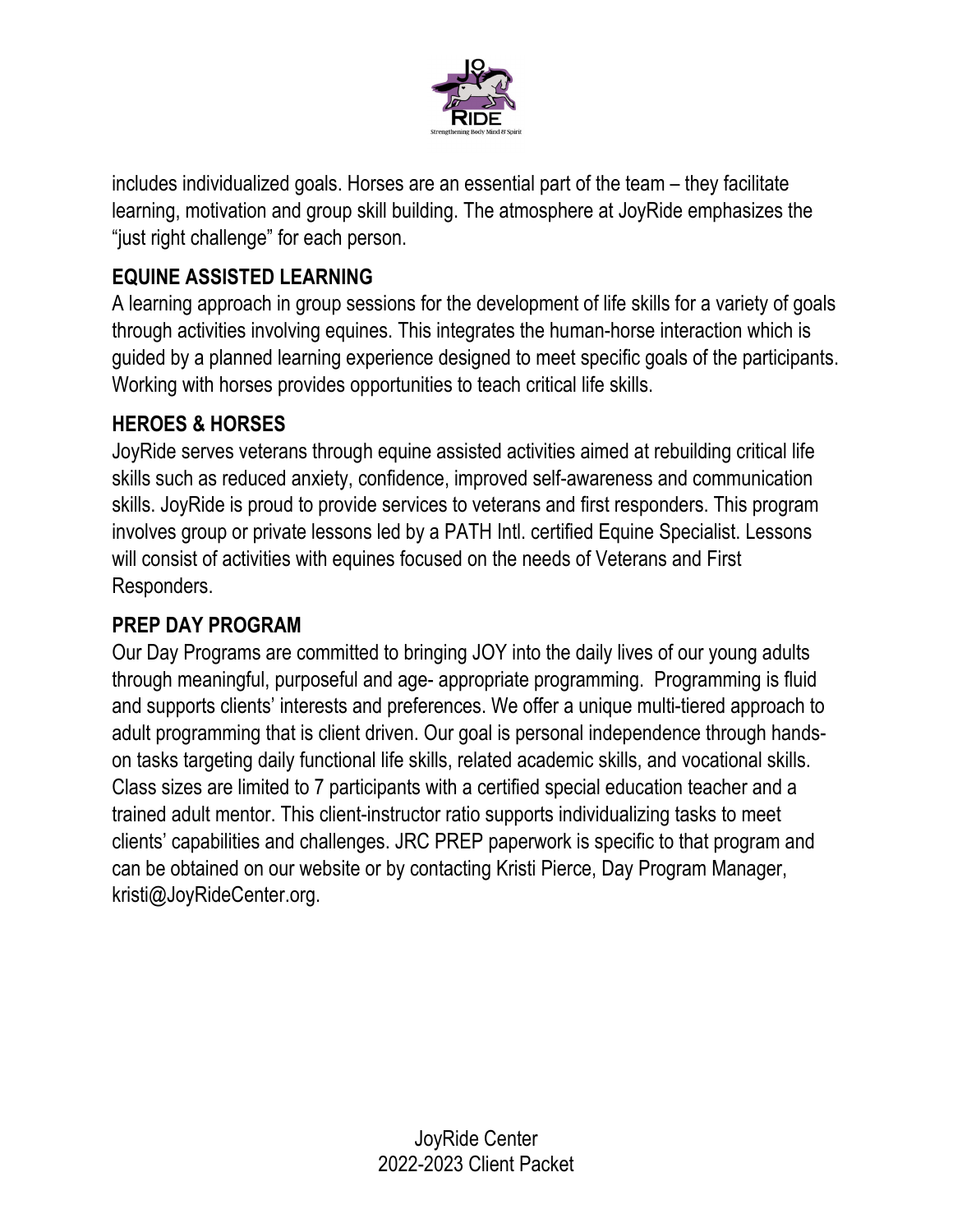

#### **Registration Process**

1. Contact your program manager to discuss JoyRide Center, to ensure it is a good fit for you. You can call our office at 281-356-5900 to reach the program manager.

**Regina Pakstas-Smith, regina@joyridecenter.org** - Horsemanship Program Manager (Therapeutic Riding, Equine Assisted Learning and Heroes & Horses)

**Kristi Pierce, kristi@joyridecenter.org** – PREP Day Program Manager

- 2. Read the entire client packet and privacy practices policy Client Packet & Privacy **Practices**
- 3. Complete the online registration form Online Registration
- 4. Schedule an evaluation OR be added to our wait list
- 5. Once approved for the program, the program manager will discuss availability for classes

In order to provide the best therapeutic benefit and the safest environment to our clients, JoyRide has established some guidelines for acceptance into the program.

- Clients should be at least 6 years of age and have emerging head and neck control.
- To reduce the risk of injury to clients, volunteers and horses, weight guidelines have been established. Please refer to the Client Guidelines (page 7) in this packet.
- Please review the list of precautions and contraindications (found at the bottom of page 4). If the individual has one or more of these conditions, therapeutic riding may not be recommended. Please contact our office (281-356-5900) if you have any questions or need additional information.

If the client meets these initial criteria, please call the Program Manager before completing the online registration. In order to maintain a high quality service to all our clients, program availability is limited; therefore, there could be a waiting list. The Horsemanship Program Manager will communicate the next steps in the process to become a rider.

Once you are instructed to fill out the paperwork, please note that the JoyRide Center Medical form must be completed and signed by your physician. All forms must be completed and returned before the client can be evaluated. Once the completed forms are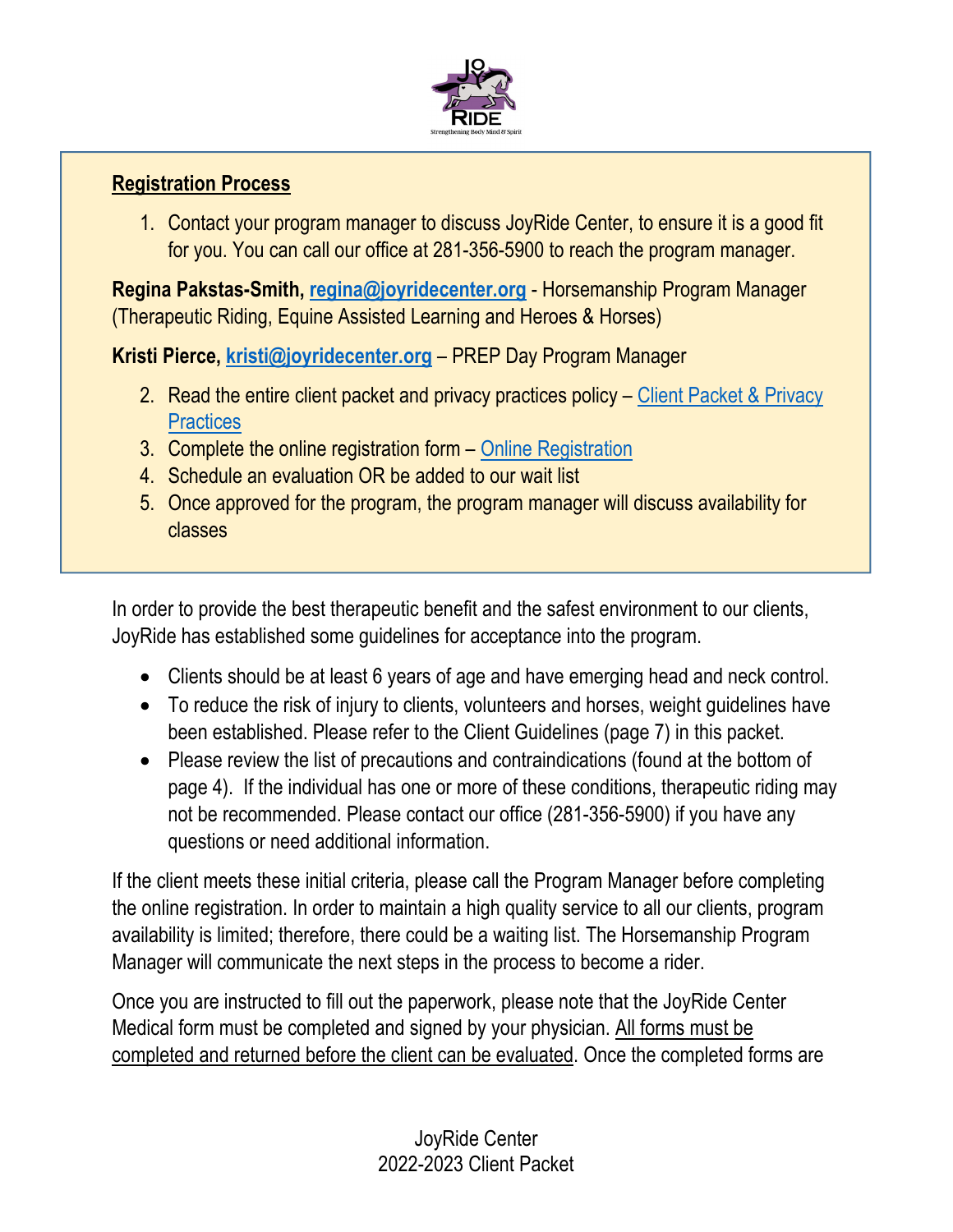

received, we will contact you to set up an appointment for an evaluation. See rates below for evaluation fees.

In this packet you will find other useful information about our program, goals, and fees. A great deal of information is communicated to our clients/families and volunteers electronically. When filling out the registration forms, please include a valid email address.

We encourage you to complete your registration forms online, they can be found here: Online Registration

You may also mail forms to: JoyRide Center 29550 Tudor Way Magnolia, TX 77355

Or fax forms to 281-356-5901

### **Paperwork needed:**

### **Therapeutic Riding:**

- Complete 22-23 Client Registration form online
- 2022-2023 Competition/Horseshow Form
- JoyRide Center Medical Form to be filled out and signed by physician

### **PREP Day Program:**

- Complete 22-23 Client Registration form online
- Most recent FIE, ARD, and IEP

### **Equine Assisted Learning:**

Complete 22-23 Client Registration form online

### **Heroes & Horses:**

Complete 22-23 Client Registration form online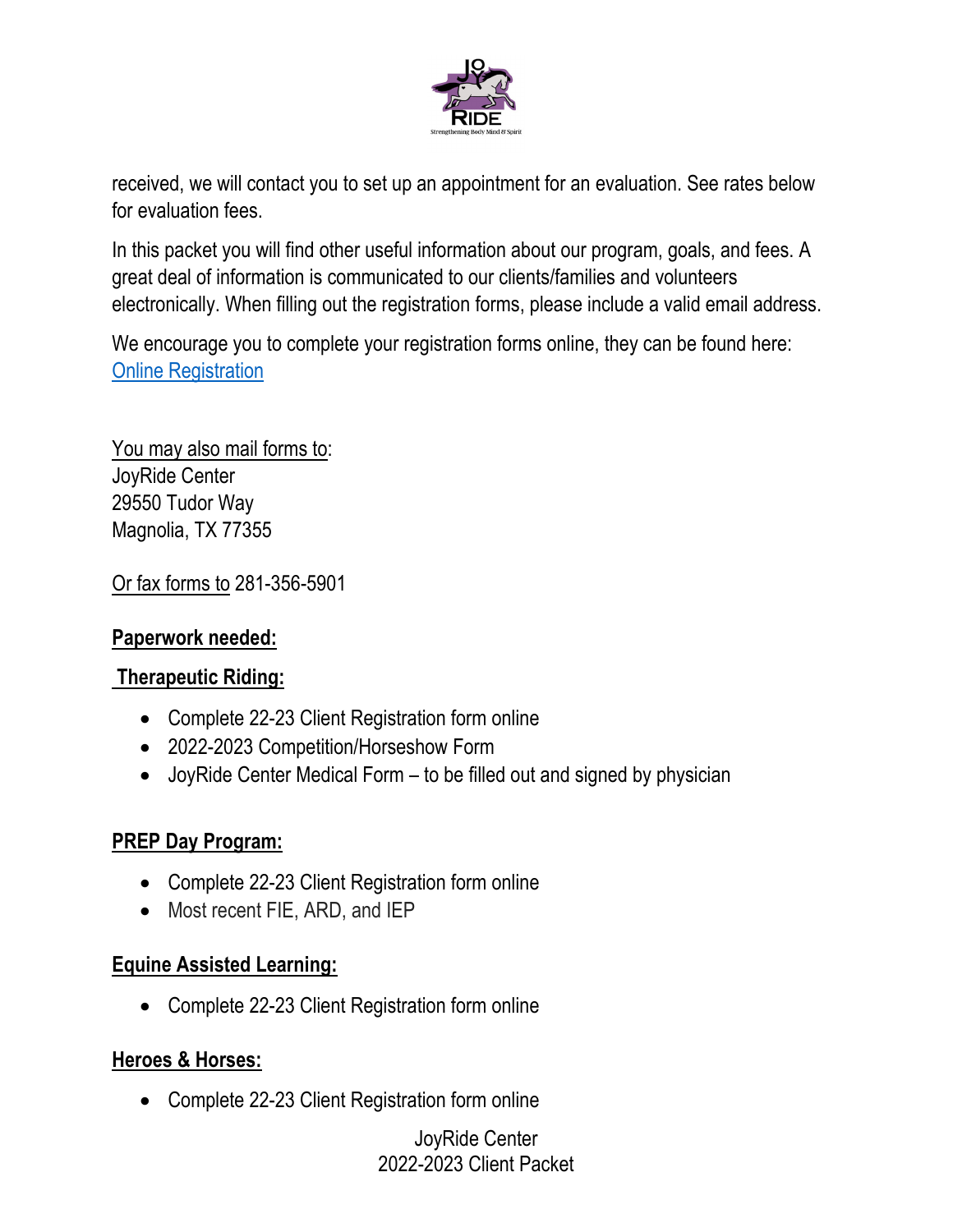

# **Precautions and Contraindications for Therapeutic Riding**

\*Please note on the application of any of the following apply

**Orthopedic** Atlantoaxial Instabilities – including neuralgic symptoms Coxa Arthrosis Cranial Deficits Heterotopic Ossification/Myositis **Ossificans** Joint Subluxation/Dislocation **Osteoporosis Neurological** Pathologic Fractures Spinal Fusion/Fixation Spinal Instability/Abnormalities Seizure Disorder Neurologic Hydrocephalus/shunt Spina Bifida/Chiari II malformation/Tethered Cord/Hydromyelia **Other** Poor Endurance Skin Breakdown Indwelling Catheters Weight over 200 pounds Medications – i.e. photosensitivity **Allergies** Blood Pressure Control Medical/Psychological Animal Abuse Physical/Sexual/Emotional Abuse Dangerous to self or others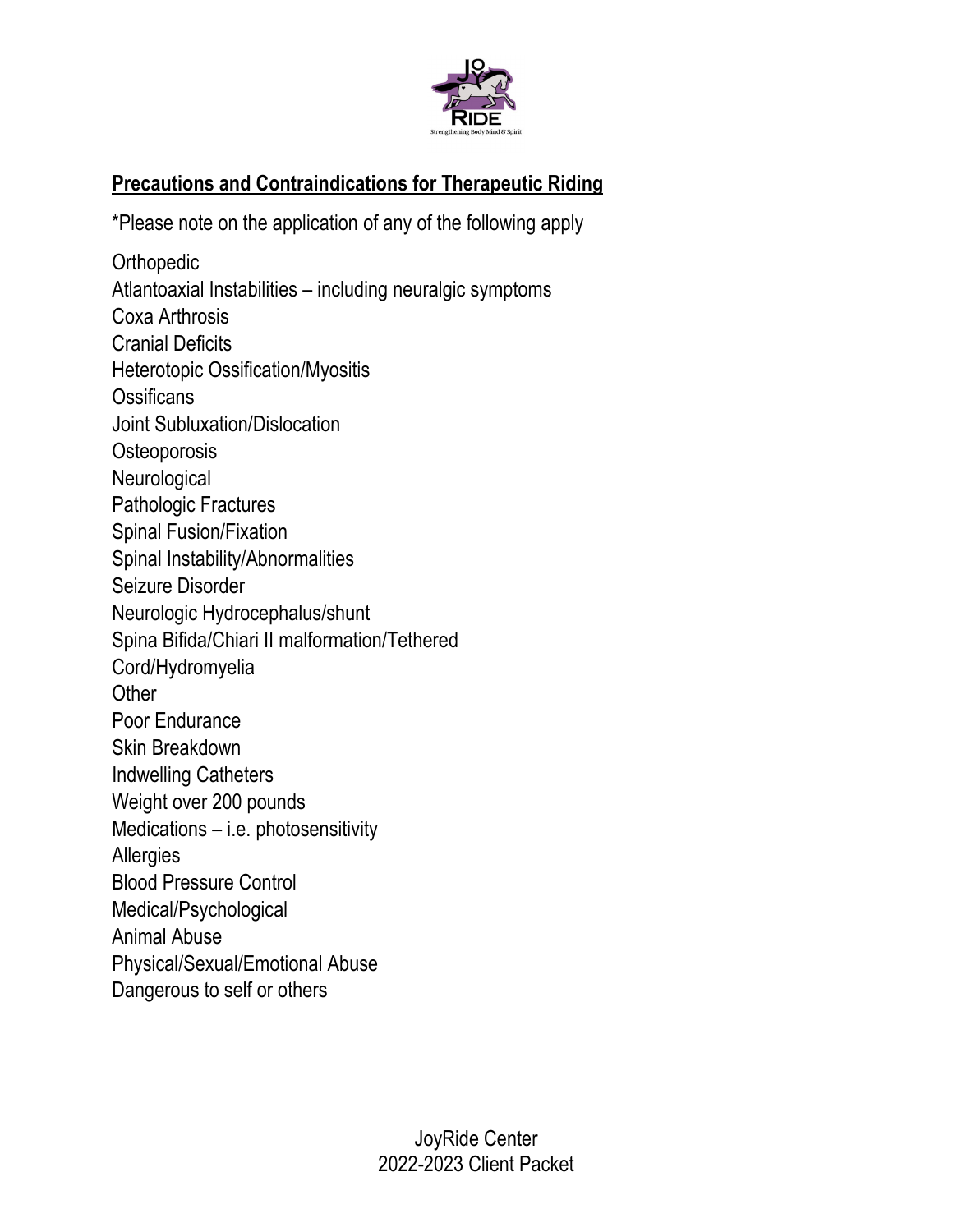

#### **2022-2023 Semesters**

- Fall 2022 August 29th December 16th
- Spring 2023 January 16th May 19th
- **Summer 2023 Begins June 5th**

Calendars are available at the center and on our website, www.JoyRideCenter.org

# **Tuition & Fees**

An annual administrative fee of \$25 is billed each January

# **Therapeutic Riding**

- Group Lesson 45 minutes \$55
- Group Lesson 60 minutes \$60
- Group Lesson 75 minutes \$65
- Private Lesson 30 minutes \$70
- Evaluation (first time clients) \$75

# **Equine Assisted Learning**

- Group Lesson 90 minutes \$80
- Evaluation \$25

# **JRC PREP Day Program**

- Full day  $-6$  hours \$65
- $\cdot$  Half day  $-3$  hours \$50
- Evaluation \$25

# **Heroes & Horses**

- Group Lesson 60 minutes \$30
- Group Lesson 90 minutes \$40
- No evaluation fee

Please contact Carrie for information on tuition assistance, 281-356-5900 or carrie@joyridecenter.org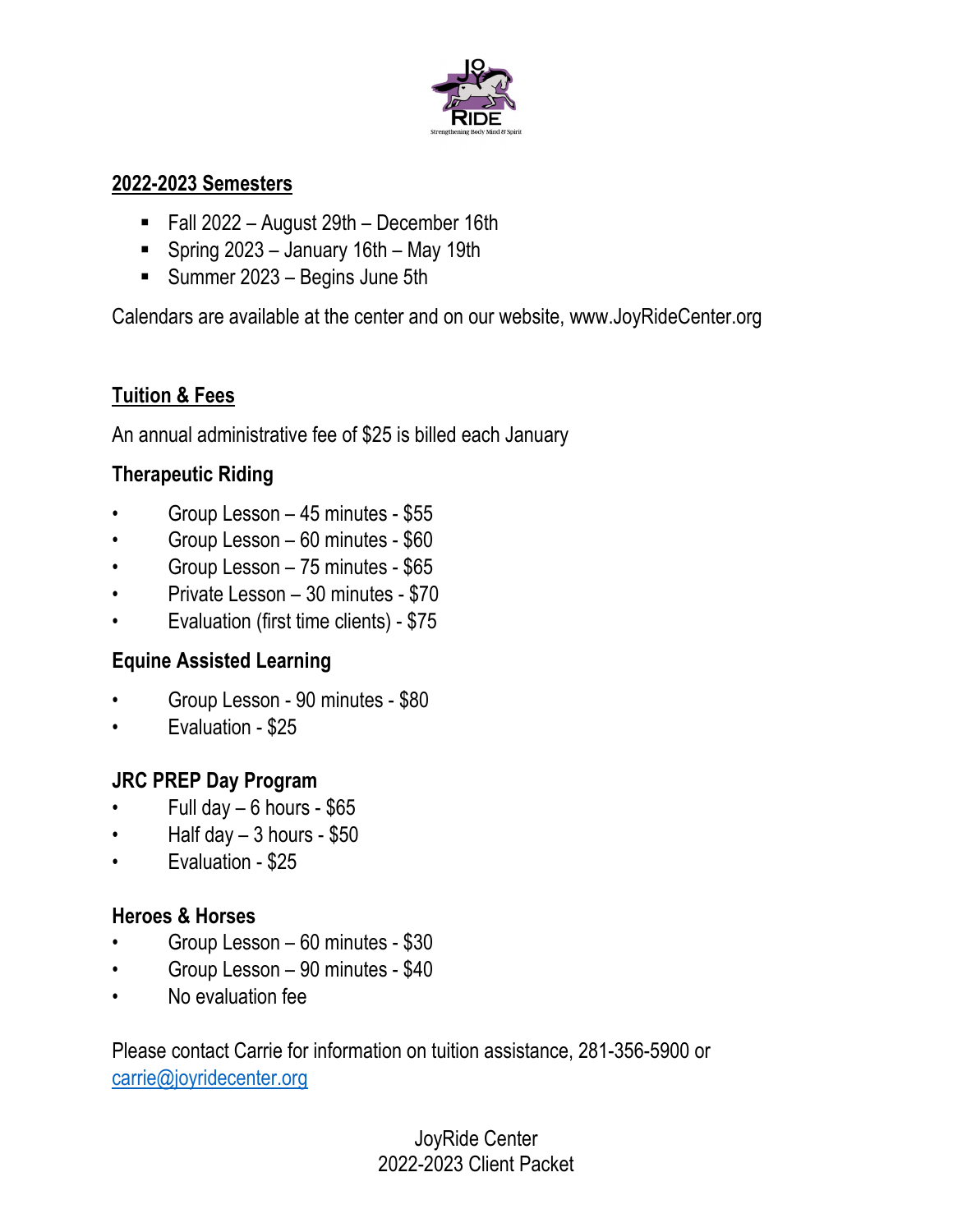

### **Guidelines and Policies**

#### **Participation Requirements**

Individuals may not be allowed to participate in the program if any of the following situations occur:

- 1. The client's physical condition is in any way exacerbated by riding or receiving services at JoyRide Center.
- 2. An appropriate horse is no longer available for the Client.
- 3. The Client's behavior poses safety concerns for the Client, Staff, Volunteer or Horse (at the discretion of the instructor).

### **Conduct at the Center**:

It is mandatory that everyone complies with all posted safety rules and abide by all posted off-limit areas. Anyone whose actions may result in a potentially serious or adverse situation may be asked to leave the premises. Such actions include: threatening the safety of others, being disruptive or abusive, acting inappropriately or dangerously or refusing to comply with JoyRide policies and procedures. JoyRide is a no smoking facility and the use of drugs or alcohol on the property is strictly forbidden. Open carry of handguns is prohibited. Firearms or weapons must be secured and locked in your vehicle while on JoyRide property. No mistreatment, abuse or suggested abuse of any person or animal will be tolerated.

#### **Parking**:

PLEASE DRIVE SLOWLY! We have clients and horses moving across the parking lot throughout the day. Clients may park on the concrete parking area opposite the covered arena. Please do not leave engines running. Be mindful of the sound level of audio systems, as not to disrupt classes or horses.

#### **Late Arrival Policy**

If a client is late to their scheduled session time, JoyRide Center cannot guarantee he/she will be able to ride. Horses may be untacked and volunteers released 15 minutes after the scheduled start time of the class. Please contact the office if you are running late, 281-356- 5900. Continued late arrivals may result in dismissal from the program.

### **Attendance & Cancellation Policy**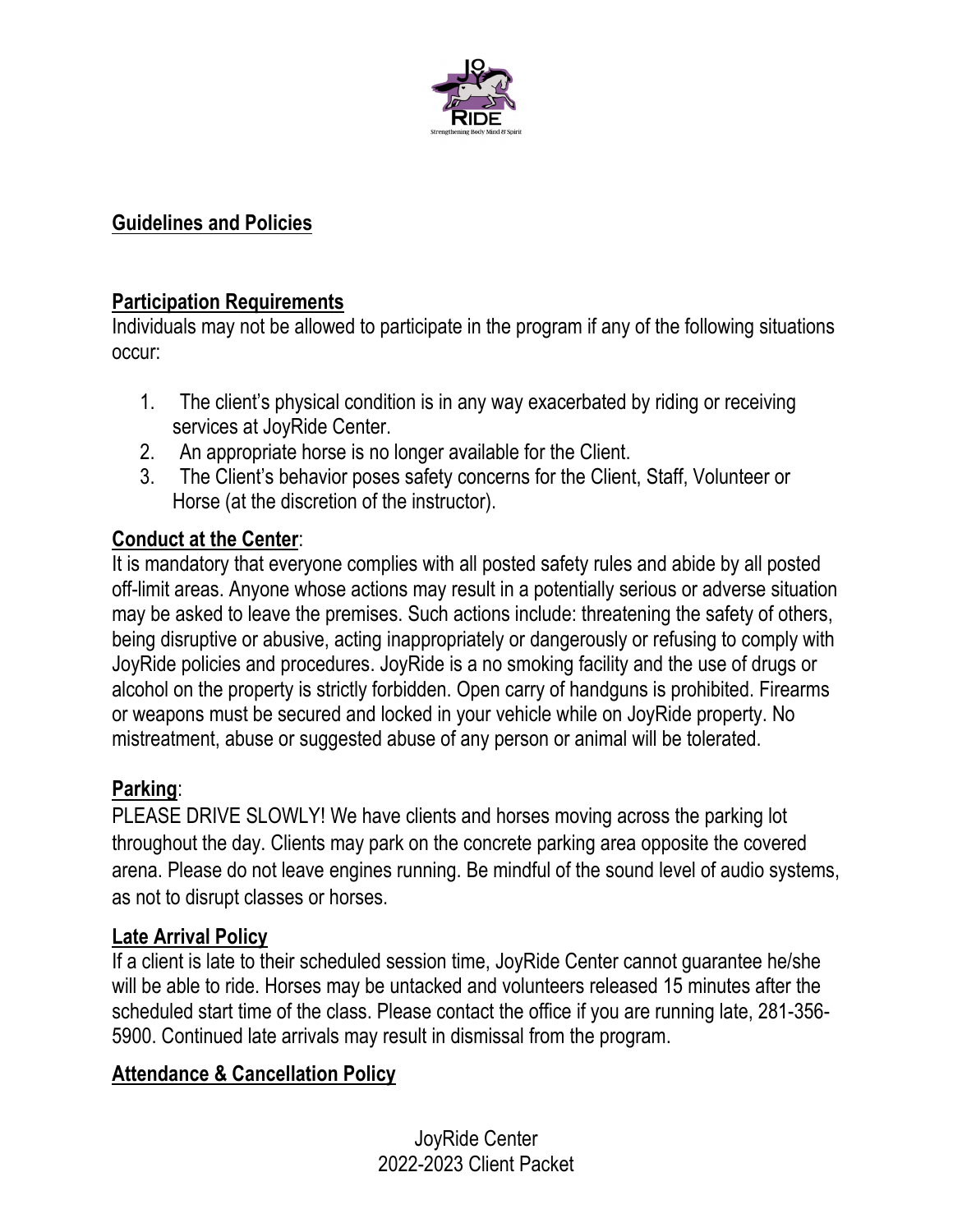

If JoyRide Center agrees to provide services to our clients and our clients agree to an appointed time, then both parties are responsible for doing their part in making sessions successful. JoyRide Center will have the proper staff, volunteers, and horse waiting for the client's arrival.

In order to maximize the client's progress, it is critical that he/she attend all scheduled sessions. Arriving late or missing sessions impairs the client's ability to progress, disrupts staff schedules, limits other clients' abilities to obtain appointments and may affect agency coverage. It is important that we maximize appointments!

Please note the following:

- 1. If a client must cancel an appointment, please call the office at 281-356-5900, 48 hours or more in advance. For cancelations you must contact Blake Lewis (office manager) via phone or email, blake@joyrdiecenter.org.
- 2. Participants are allowed one approved absence per semester. The tuition for the approved absence will be credited to next session's bill.
- 3. Participants will be charged their daily rate if cancellations are made less than 48 hours in advance.
- 4. If clients do not call or attend their appointment time, the absence will be marked as a "no-show". Multiple no-shows may result in loss of an appointment time.
- 5. Three cancellations in a row OR five cancellations per fiscal year could result in the loss of the client's scheduled appointment time and/or scholarship. Fees may be waived with a Doctor's written excuse.
- 6. JoyRide Center will work when possible to have weather related make-up days.
- 7. If individuals are returning after an injury or hospital stay, a note from the doctor to return to services is required.

# **Class Cancellations**:

We make every attempt not to interrupt the semester with class cancellations; however, occasionally classes need to be cancelled due to teacher/instructor illness, horse shortage, preparation for competition or dangerous weather conditions. We will call you at the number you have designated on your registration form in the event of a class cancellation.

# **Indoor Lessons**:

If riding outdoors is not possible, indoor lessons will take place. A curriculum has been developed to create purposeful, fun and educational indoor lessons that address each rider's individual goals. If the weather permits, these lessons may even involve horse interactions on the ground. We are fortunate to have dynamic riding simulator equipment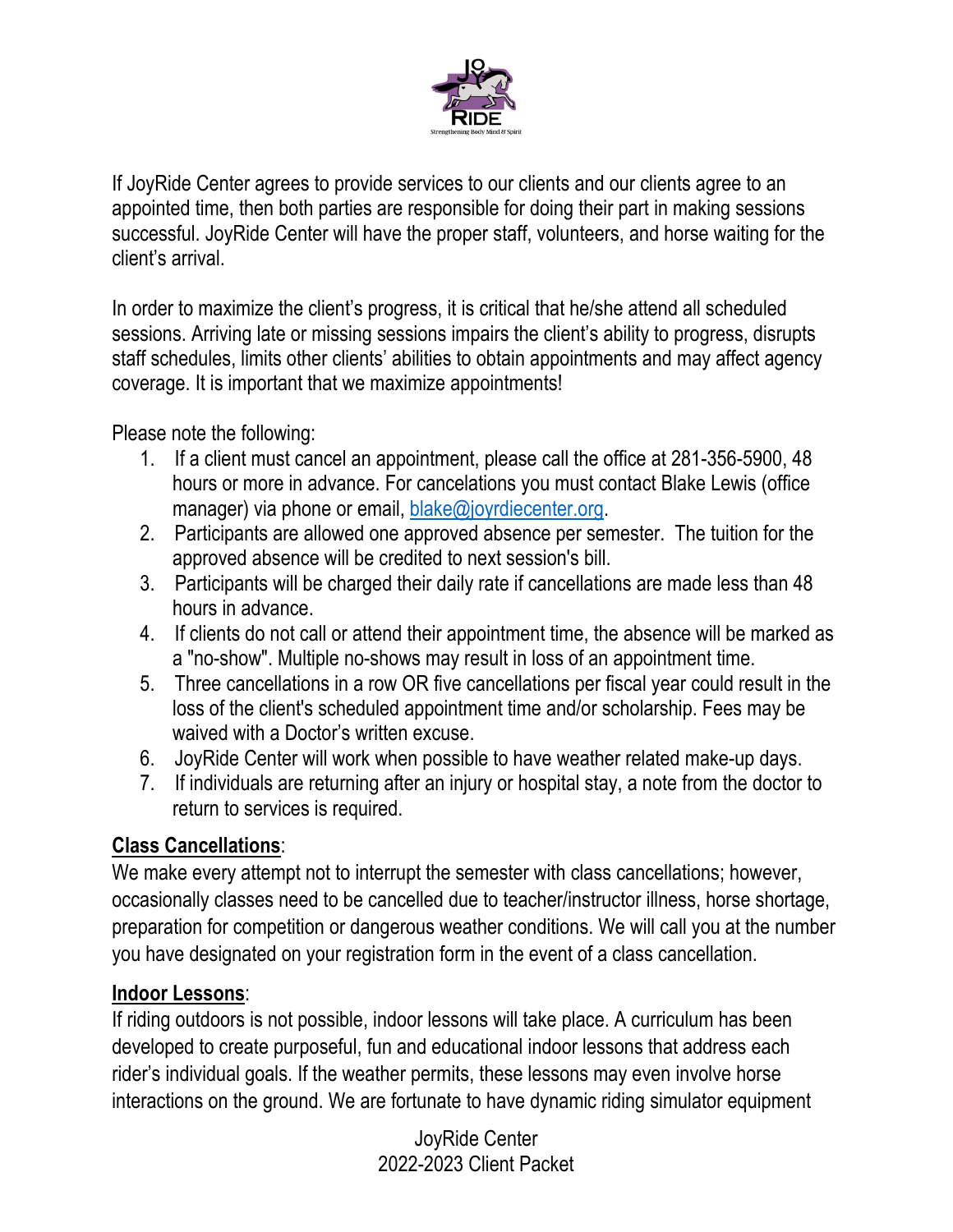

(Bareback Machines) in our therapy room to provide the benefit of the horse's movement even if we can't ride outside. Starting in Spring Semester of 2020, we will be charging for the first three indoor lessons offered per semester. If we have the need to hold more than three indoor lessons in a single semester you will not be charged past the first three and you will have the option to decline the lessons without being charged. Due to the short Summer semester we will only charge for one (1) indoor lesson. Your instructor will call the number you have designated to inform you if class will be held indoors.

### **Illness:**

We want to keep everyone healthy; therefore, the client should not attend unless he/she has been fever-free with no vomiting or diarrhea for at least the past 24 hours.

### **Medical Leave**:

Medical leave may be applied to clients who are absent due to a hospital stay or a significant medical issue. The instructor will determine, on a case by case basis, if the absences are considered "Medical Leave". Common illnesses and doctor's appointments are not considered Medical Leave. Clients may have up to 4 consecutive absences for medical leave during a semester without losing their place in the program or being charged an absence fee. A new Client Medical History/Physician's Statement form or a written release from your physician will be required in order to resume riding.

**Long Term Medical Leave**: Long Term Medical Leave is when a client is on medical leave for more than 4 consecutive classes. After the 4th absence, the client is offered 2 options:

Option 1: The client may request "Medical Tuition Assistance" to hold their place in the program. This means that the client is responsible for paying half of the tuition amount for each class missed over 4, and the other half is paid from the JoyRide Tuition Assistance Fund\*\*.

\*\*This option is only available if the Tuition Assistance program has adequate funds available.

Option 2: The client may choose to give up their place for the rest of the semester so it can be offered to someone on the waiting list. If they choose to give up their place but plan to return to the program in the next semester, they are placed at the top of the Returning Client Waiting List.

If a client has been on medical leave for more than 12 months, they are moved to the bottom of the Returning Client Waiting List and must be re-evaluated before returning to the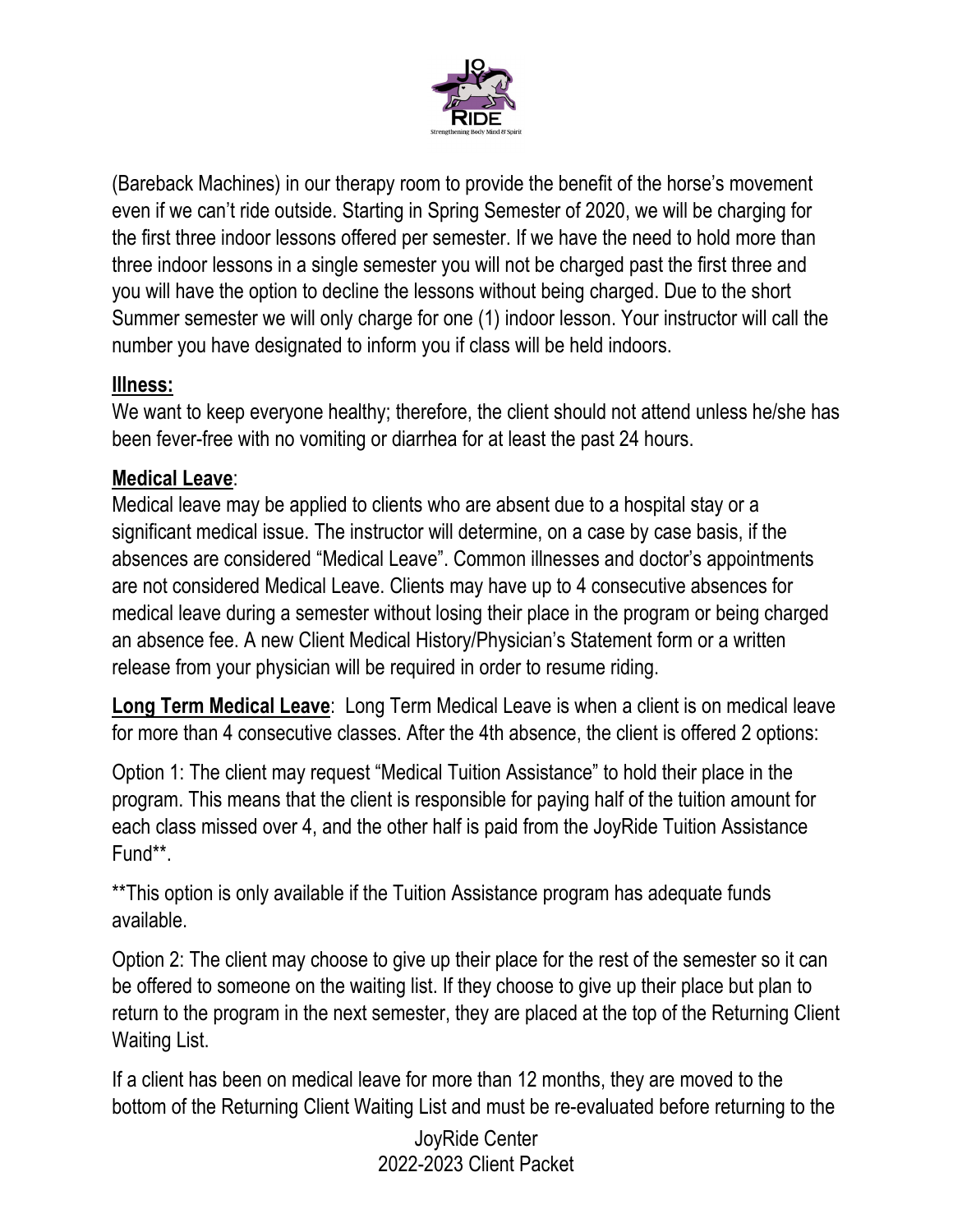

program. Regular class fee will be charged for re- evaluations. Extenuating circumstances may be handled on a case by case basis.

#### **Siblings**:

If siblings are in attendance with parents of clients participating in class, parents are responsible for the direct supervision of these children at all times. Noise and lots of activity can distract riders and horses.

#### **Weather Policy**

1. If heat index is over 105 or if temperature drops below 45 degrees Fahrenheit, ground or indoor lesson may be administered when possible or classes will be cancelled. Clients will not be charged for classes cancelled by JoyRide.

2. JoyRide Center will cancel classes in the event of a Magnolia ISD school cancellation due to weather or if there is a National Weather Service warning for our area (heavy rains, thunderstorms, strong winds, or flooding).

3. In the event of a session cancellation due to inclement weather, JoyRide Center will notify the Client/Participant or the primary contact. Please make sure that JoyRide Center has a current *phone number and email for notification purpose.* 

### **General Policies**

- 1. Clients/Guardians/Parents are required to sign a variety of forms; including but not limited to a photo release, liability release, emergency medical form, and attending physician forms. All forms must be completed and signed prior to any participation in JoyRide Center activities.
- 2. If the Client is under 18 years of age or has a legal guardian, a designated adult must be on the premises at all times while the client is on JoyRide Center property.
- 3. For the safety of everyone, off-limit areas are posted. The designated viewing area is on the South side of the arena. JoyRide Center requests that all children be supervised while on JoyRide Center premises.
- 4. Personal pets are not allowed on property, with the exception of service dogs.
- 5. All clients, staff and volunteers are required to wear an ASTM-SEI approved equestrian riding helmet during all mounted equine activities unless an Alternative Helmet Waiver has been filed in the client's file.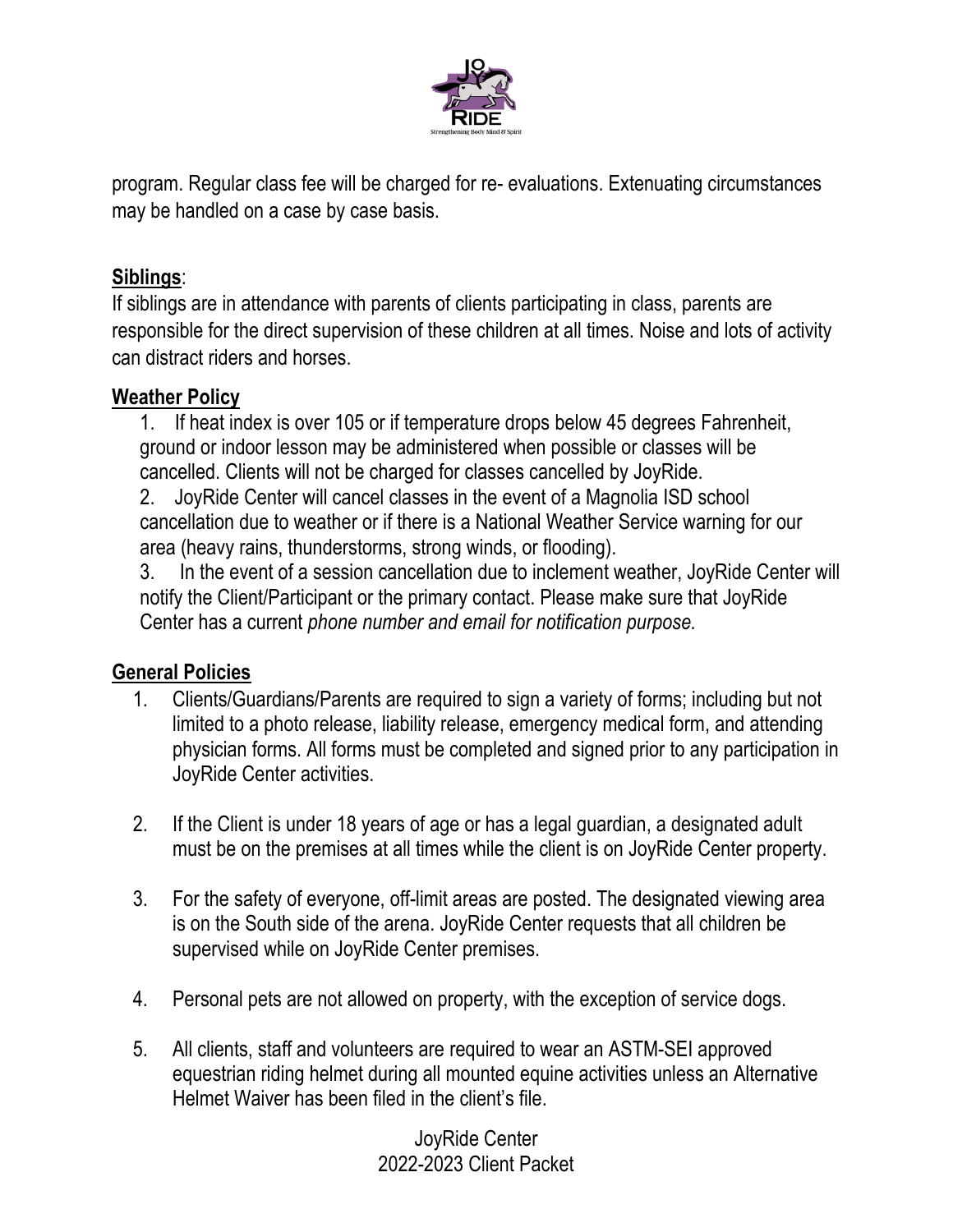

### 6. NO SMOKING OR VAPING ON THE PREMISES.

- 7. Clothing Requirements; closed toed shoes are required to work with equine. Avoid wearing loose fitting clothing or large jewelry.
- 8. For the safety and respect of others, clients, staff and volunteers will not bring alcohol or drugs onto JoyRide Center premises. Nor will clients, staff or volunteers be under the influence of alcohol or drugs while on JoyRide Center premises.
- 9. For the safety and respect of others, those with conceal carry permits, weapons must remain locked in the trunk of your vehicle at ALL times.
- 10. JoyRide Center is private property. For admittance outside of operating hours, prior authorization is needed by the Executive Director.
- 11. Violation of any of these rules may result in immediate termination from the program.

# **Billing Policies**

### **Private Pay Billing:**

- JoyRide appreciates (and depends on!) tuition being paid in a timely manner, therefore we have the following payment policy:
- Clients are billed at the beginning of each month for JoyRide services rendered the previous month. Payment is due upon receipt and considered late if received after the 15th of the month.
- Bills are sent out via email to the address you designate on your registration form. Please note on your form if you would prefer to have them mailed to you.
- Private pay clients will not be charged for classes cancelled by JoyRide; however, if you cancel or do not show up for a lesson/session, an Absence Fee will be charged equal to your regular class tuition rate.
- During the fall and spring semesters, when the JoyRide Center's financial situation allows, each rider may receive one absence per semester without being charged an Absence Fee (excused absence).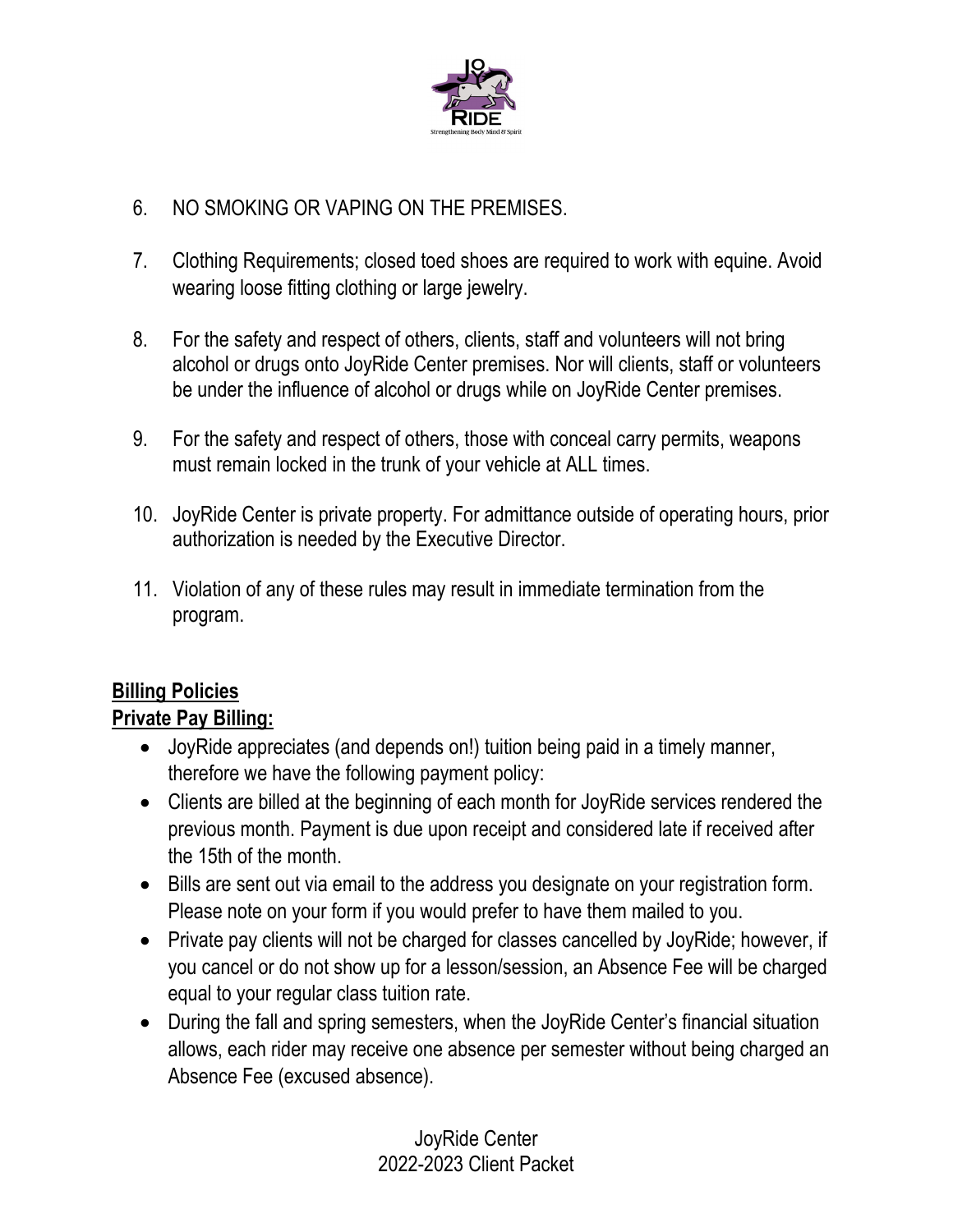

- If a client becomes 2 months behind in payments, they have until the 15th of the next month to pay the total balance due or they will be withdrawn from the program and their place in the program may be offered to someone on the waiting list.
- If at any time during that semester they are able to pay the total balance due AND their place in the program has not been filled, they may re-enter the program.
- Due to generous support JoyRide has a Tuition Assistance Fund. You can find the application on our website, or contact Carrie Kennedy, carrie@joyridecenter.org
- If you need to discuss billing issues, please contact Carrie Kennedy, carrie@joyridecenter.org, or 281-356-5900.
- Tuition/fees are payable to JoyRide Center by cash, check, or bank draft through QuickBooks invoicing. Payments can be placed in the "Pony Express" box at JoyRide or mailed to:

# **JoyRide Center 29550 Tudor Way Magnolia, TX 77355**

# **Medicaid Waiver Tuition Payments (Class)**:

If you have Medicaid Waiver funding through a service provider (i.e. Scoggins, Astrocare, REACH), we can contract with that provider to offer services. Please be advised that if, for any reason, the client loses service eligibility or the funder refuses to pay for services, the client's family will be responsible for payment. JoyRide can only bill the service provider for days that you receive services; therefore, if you are absent, JoyRide does not get paid even though all the horses still have to eat and the bills still need to be paid. We base our budget on a certain number of clients riding per semester, so extensive absences can negatively affect our ability to fund the entire program.

If a client, whose tuition is paid by a service provider, is absent more than 3 times per semester, we will have to assess if we can continue to serve them in our program. Some service providers do not cover the yearly \$25 administrative fee; therefore, it may invoiced to the client per service provider agreement.

### **Therapeutic Riding Policies:**

#### **Punctuality**

It is important for a client to arrive approximately 10-15 minutes prior to the scheduled class time in order start the lesson on time.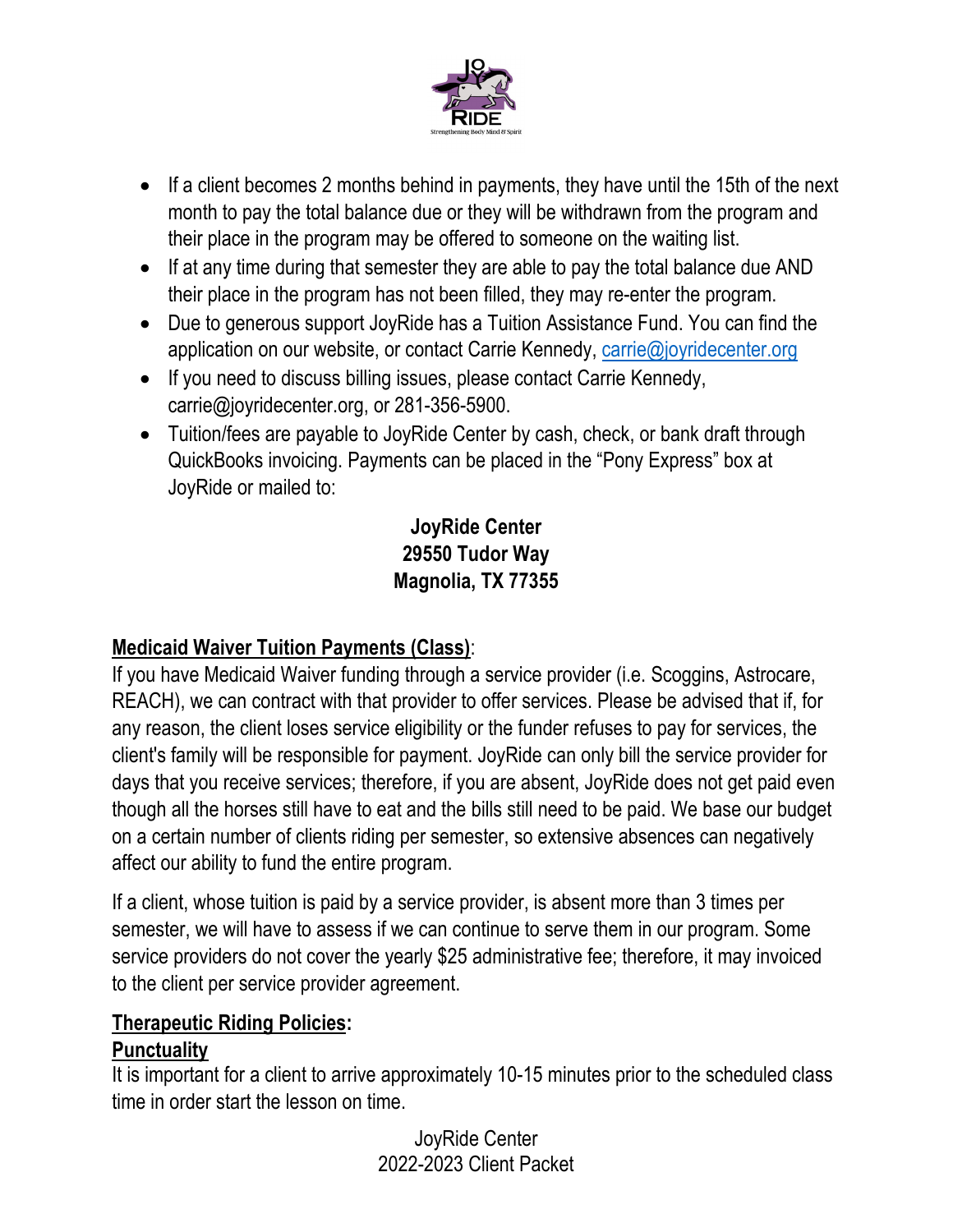

## **Clothing for Riding**:

- $\triangleright$  Riders are required to have their own ASTM/SEI approved helmet (can be purchased at Charlotte's Saddlery in Tomball, Tractor Supply or most tack shops). Please put your name in your helmet. Helmets are also available at JoyRide, if needed. Note that helmets should be replaced 5 years from manufacturing date or if they get damaged.
- $\triangleright$  Riding breeches, long pants or appropriate clothes for your class or the weather (Shorts may be worn when it is hot.) Please do not wear jeans with bling on the pockets- the bling tears up our leather saddles. Jeans should be comfortable to ride in - not too loose and not too tight.
- $\triangleright$  Riding boots or hard-soled shoes with heels are required.
- $\triangleright$  Sunscreen, gloves, or jacket, as needed

**Weight Guidelines**: Maximum weight for riders is 225 lbs. Due to the make-up of our horse herd, we have a limited number of spaces for riders between 200 and 225 pounds. Please be aware that onsite verification of reported weight may be required.

# **Client Dismissal**:

Please be advised of the following reasons that may lead to discharge from the riding program.

- The client's inability to maintain head and neck control while participating in EAS/PT. Individuals enrolled in Equine Assisted Therapies will be determined on a case-bycase basis by the therapists.
- The client's inability to maintain sitting balance while riding.
- The client exceeds a weight that can safely be managed by staff, volunteers, and/or horses.
- Uncontrolled and/or inappropriate behavior that constitutes a safety risk to client, volunteers, staff and/or horse.
- Any change in the client's physical, medical (including seizure activity), cognitive, or emotional condition that makes EAS or PT unsafe for the client, staff, volunteers and/or horse.
- Nonpayment of fees.
- Three scheduled appointments missed without prior cancellation notice.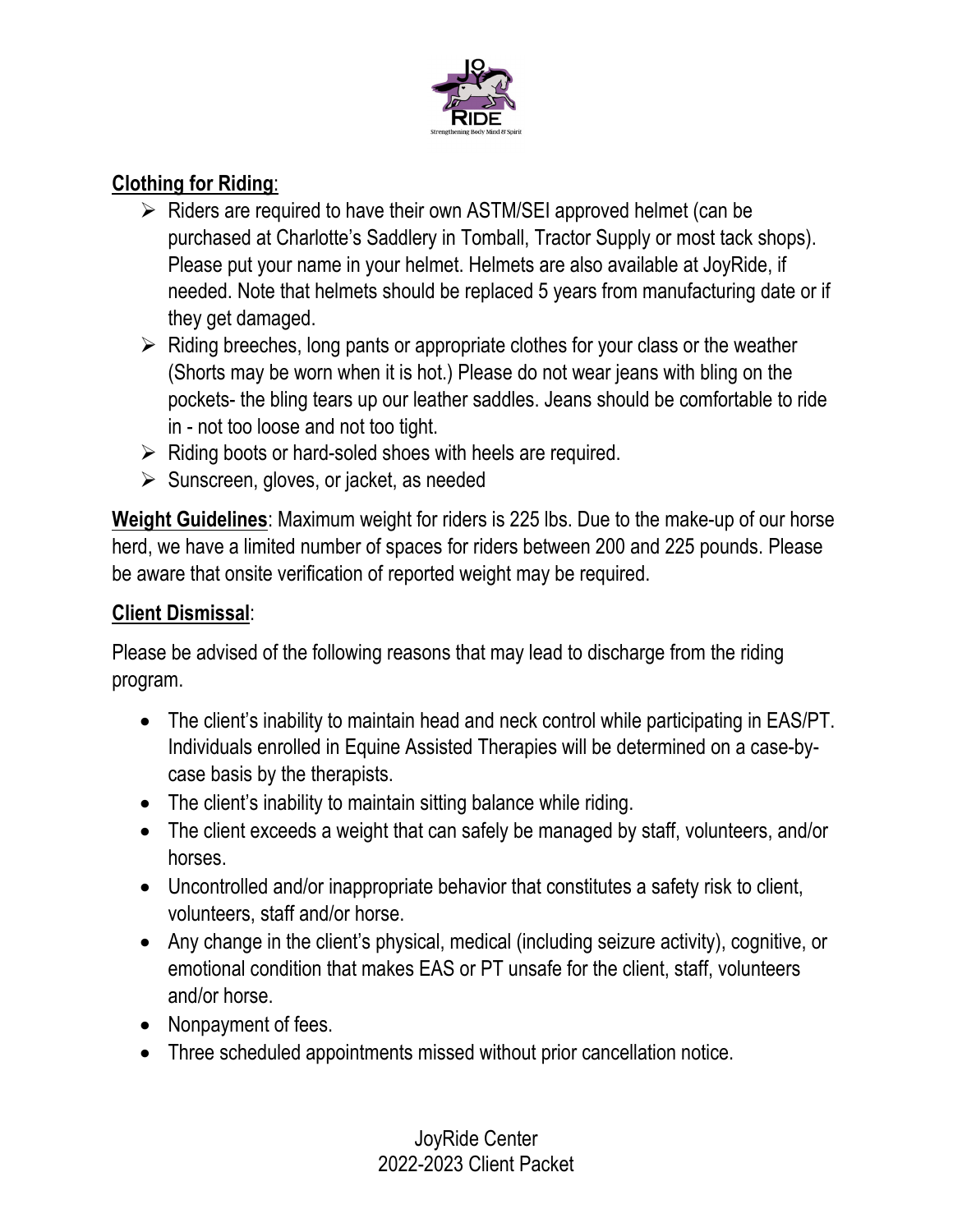

#### **JoyRide Center NOTICE OF PRIVACY PRACTICES**

#### **EFFECTIVE DATE:** May 1, 2022

#### **THIS NOTICE DESCRIBES HOW MEDICAL INFORMATION ABOUT YOU MAY BE USED AND DISCLOSED AND HOW YOU CAN GET ACCESS TO THIS INFORMATION. PLEASE REVIEW IT CAREFULLY.**

#### **UNDERSTANDING YOUR HEALTH RECORD/INFORMATION**

Each time you visit a hospital, physician, dentist, or other healthcare provider, a record of your visit is made. Typically, this record contains your symptoms, examination and test results, diagnoses, treatment, and a plan for future care or treatment. This information often referred to as your health or medical record, serves as a basis for planning your care and treatment and serves as a means of communication among the many health professionals who contribute to your care. Understanding what is in your record and how your health information is used helps you to ensure its accuracy, better understand who, what, when, where, and why others may access your health information, and helps you make more informed decisions when authorizing disclosure to others.

#### **YOUR HEALTH INFORMATION RIGHTS**

Unless otherwise required by law, your health record is the physical property of the healthcare practitioner or facility that compiled it. However, you have certain rights with respect to the information. You have the right to:

- 1. **Receive a copy of this Notice of Privacy Practices** from us upon request.
- 2. **Request restrictions on our uses and disclosures of your protected health information** for treatment, payment and health care operations. This includes your right to request that we not disclose your health information to a health plan for payment or health care operations if you have paid in full and out of pocket for the services provided. We reserve the right not to agree to a given requested restriction.
- 3. **Request to receive communications of protected health information in confidence.**
- 4. **Inspect and obtain a copy of the protected health information** contained in your medical and billing records and in any other Practice records used by us to make decisions about you. If we maintain or use electronic health records, you will also have the right to obtain a copy or forward a copy of your electronic health record to a third party. A reasonable copying/labor charge may apply.
- 5. **Request an amendment to your protected health information**. However, we may deny your request for an amendment, if we determine that the protected health information or record that is the subject of the request:
	- was not created by us, unless you provide a reasonable basis to believe that the originator of the protected health information is no longer available to act on the requested amendment;
	- is not part of your medical or billing records;
	- is not available for inspection as set forth above; or
	- is accurate and complete.

In any event, any agreed upon amendment will be included as an addition to, and not a replacement of, already existing records.

6. **Receive an accounting of disclosures of protected health information** made by us to individuals or entities other than to you, except for disclosures:

- to carry out treatment, payment and health care operations as provided above;
- to persons involved in your care or for other notification purposes as provided by law;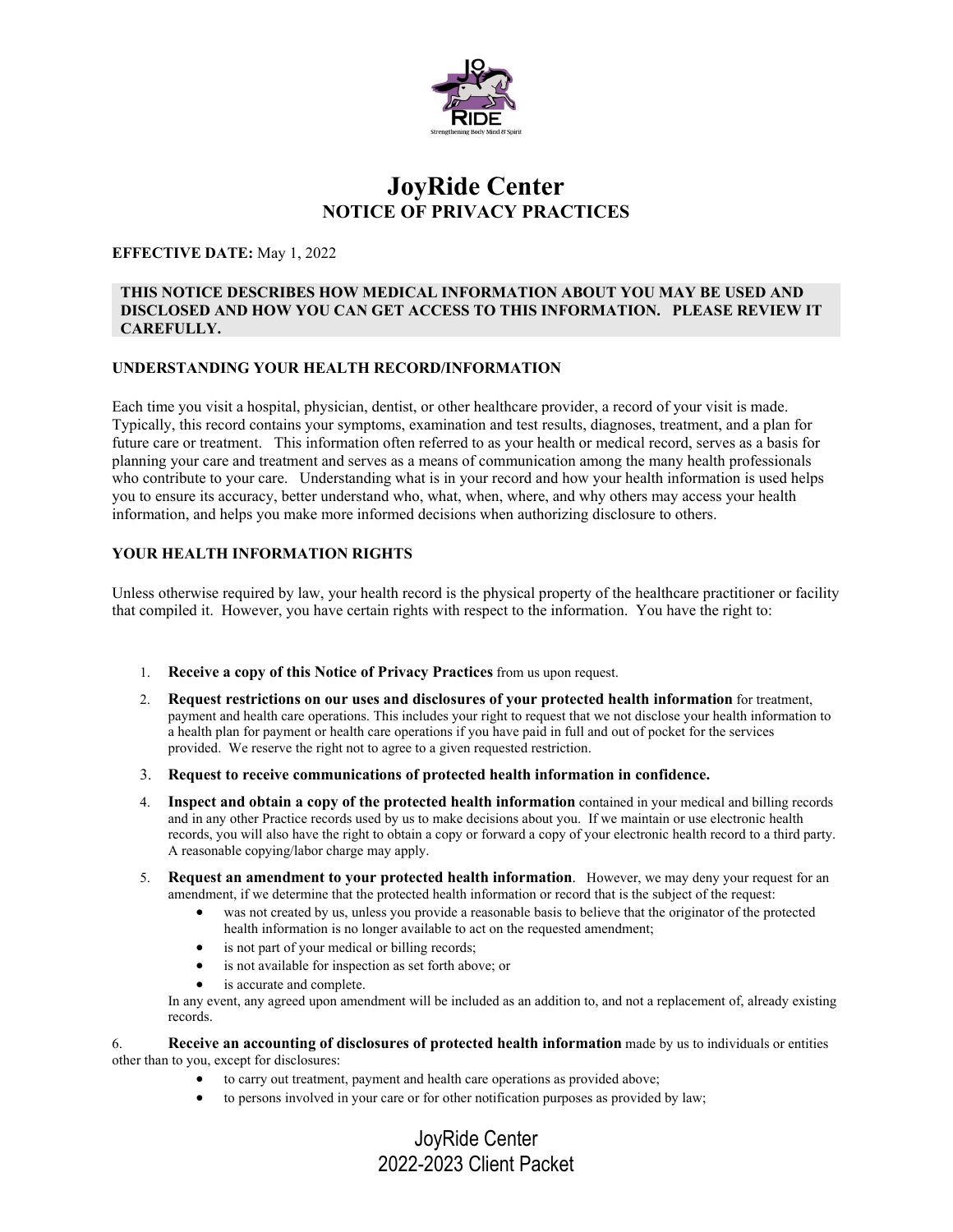

- to correctional institutions or law enforcement officials as provided by law;
- for national security or intelligence purposes;
- that occurred prior to the date of compliance with privacy standards (April 14, 2003);
- incidental to other permissible uses or disclosures;
- that are part of a limited data set (does not contain protected health information that directly identifies individuals);
- made to patient or their personal representatives;
- for which a written authorization form from the patient has been received

7. **Revoke your authorization to use or disclose health information** except to the extent that we have already been taken action in reliance on your authorization, or if the authorization was obtained as a condition of obtaining insurance coverage and other applicable law provides the insurer that obtained the authorization with the right to contest a claim under the policy.

#### 8. **Receive notification if affected by a breach of unsecured PHI HOW MEDICAL INFORMATION ABOUT YOU MAY BE USED AND DISCLOSED**

This organization may use and/or disclose your medical information for the following purposes: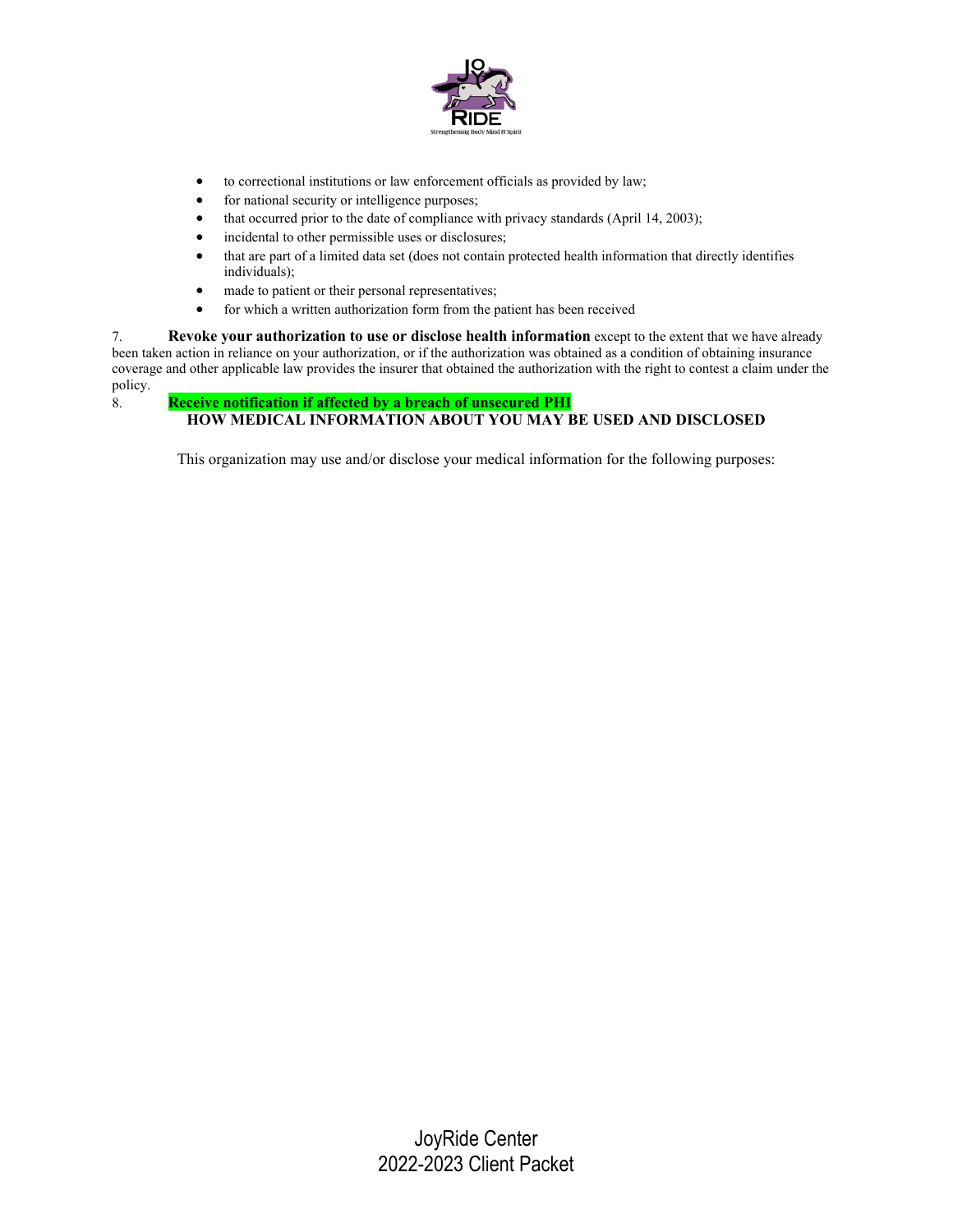

**Treatment:** We may use and disclose protected health information in the provision, coordination, or management of your health care, including consultations between health care providers regarding your care and referrals for health care from one health care provider to another.

**Payment:** We may use and disclose protected health information to obtain reimbursement for the health care provided to you, including determinations of eligibility and coverage and other utilization review activities.

**Regular Healthcare Operations:** We may use and disclose protected health information to support functions of our practice related to treatment and payment, such as quality assurance activities, case management, receiving and responding to patient complaints, physician reviews, compliance programs, audits, business planning, development, management and administrative activities.

**Appointment Reminders:** We may use and disclose protected health information to contact you to provide appointment reminders.

**Treatment Alternatives**: We may use and disclose protected health information to tell you about or recommend possible treatment alternatives or other health related benefits and services that may be of interest to you

**Health-Related Benefits and Services:** We may use and disclose protected health information to tell you about health-related benefits, services, or medical education classes that may be of interest to you.

**Individuals Involved in Your Care or Payment for Your Care:** Unless you object, we may disclose your protected health information to your family or friends or any other individual identified by you when they are involved in your care or the payment for your care. We will only disclose the protected health information directly relevant to their involvement in your care or payment. We may also disclose your protected health information to notify a person responsible for your care (or to identify such person) of your location, general condition or death.

**Business Associates:** There may be some services provided in our organization through contracts with Business Associates. Examples include physician services in the emergency department and radiology, certain laboratory tests, and a copy service we use when making copies of your health record. When these services are contracted, we may disclose some or all of your health information to our Business Associate so that they can perform the job we have asked them to do. To protect your health information, however, we require the Business Associate to appropriately safeguard your information.

**Health Oversight Activities:** We may disclose protected health information to federal or state agencies that oversee our activities.

**Law Enforcement:** We may disclose protected health information as required by law or in response to a valid judge ordered subpoena. For example in cases of victims of abuse or domestic violence; to identify or locate a suspect, fugitive, material witness, or missing person; related to judicial or administrative proceedings; or related to other law enforcement purposes.

**Military and Veterans:** If you are a member of the armed forces, we may release protected health information about you as required by military command authorities.

**Lawsuits and Disputes:** We may disclose protected health information about you in response to a court or administrative order. We may also disclose medical information about you in response to a subpoena, discovery request, or other lawful process.

**Inmates:** If you are an inmate of a correctional institution or under the custody of a law enforcement official, we may release protected health information about you to the correctional institution or law enforcement official. An inmate does not have the right to the Notice of Privacy Practices.

**Abuse or Neglect:** We may disclose protected health information to notify the appropriate government authority if we believe a patient has been the victim of abuse, neglect or domestic violence. We will only make this disclosure if you agree or when required or authorized by law.

**Fund raising:** Unless you notify us you object, we may contact you as part of a fund raising effort for our practice. You may opt out of receiving fund raising materials by notifying the practice's privacy officer at any time at the telephone number or the address at the end of this document. This will also be documented and described in any fund raising material you receive.

**Coroners, Medical Examiners, and Funeral Directors:** We may release protected health information to a coroner or medical examiner. This may be necessary to identify a deceased person or determine the cause of death. We may also release protected health information about patients to funeral directors as necessary to carry out their duties.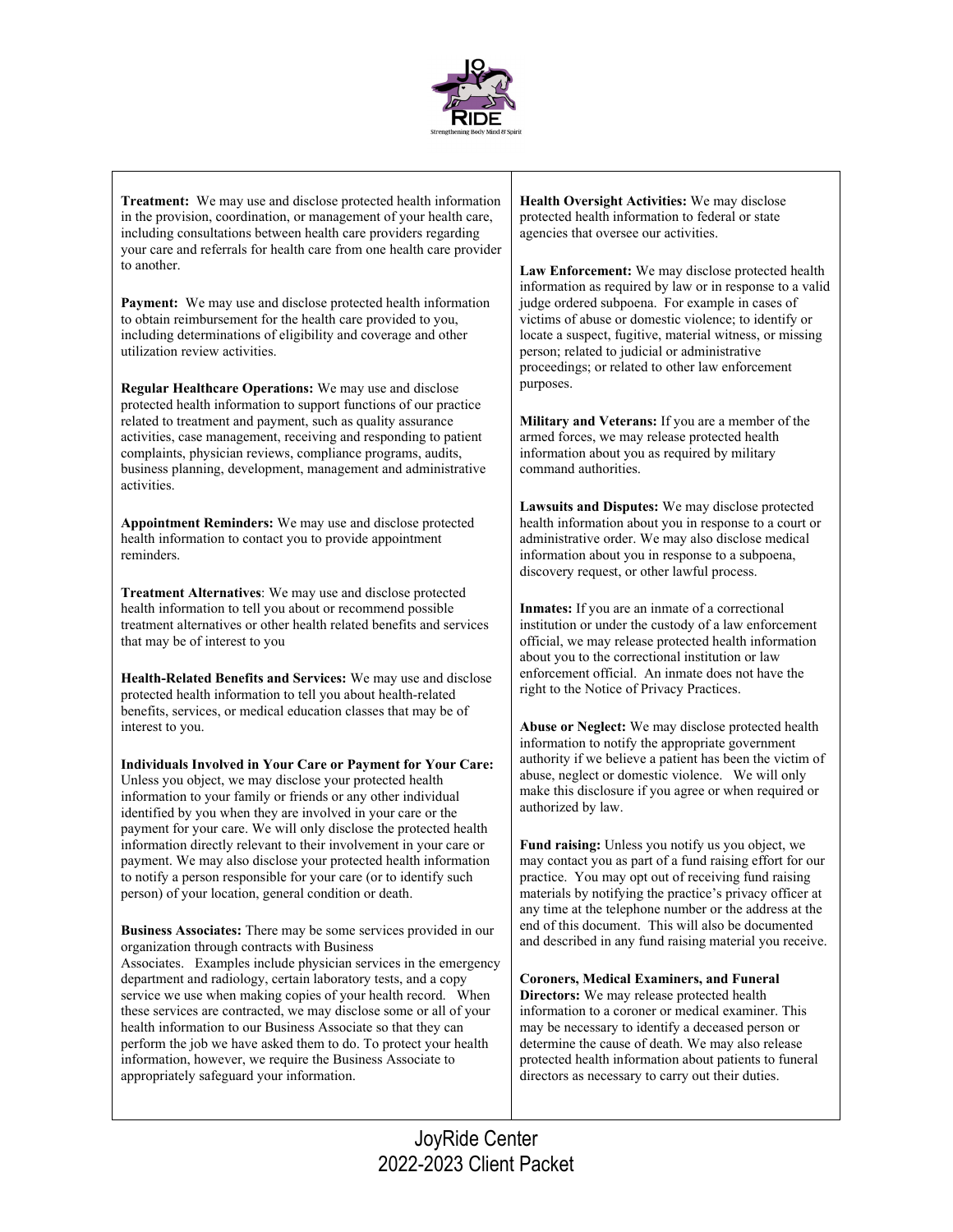

**Organ and Tissue Donation:** If you are an organ donor, we may release medical information to organizations that handle organ procurement or organ, eye or tissue transplantation or to an organ donation bank, as necessary to facilitate organ or tissue donation and transplantation.

**Worker's Compensation:** We may release protected health information about you for programs that provide benefits for work related injuries or illness.

**Communicable Diseases:** We may disclose protected health information to notify a person who may have been exposed to a disease or may be at risk for contracting or spreading a disease or condition.

**Public Health Risks:** We may disclose your protected health information for public health activities and purposes to a public health authority that is permitted by law to collect or receive the information. The disclosure will be made for the purpose such as controlling disease, injury or disability.

**Serious Threats:** As permitted by applicable law and standards of ethical conduct, we may use and disclose protected health information if we, in good faith, believe that the use or disclosure is necessary to prevent or lessen a serious and imminent threat to the health or safety of a person or the public.

**Food and Drug Administration (FDA):** As required by law, we may disclose to the FDA health information relative to adverse events with respect to food, supplements, product and product defects, or post marketing surveillance information to enable product recalls, repairs, or replacement.

**Research (inpatient):** We may disclose information to researchers when an institutional review board that has reviewed the research proposal and established protocols to ensure the privacy of your health information has approved their research.